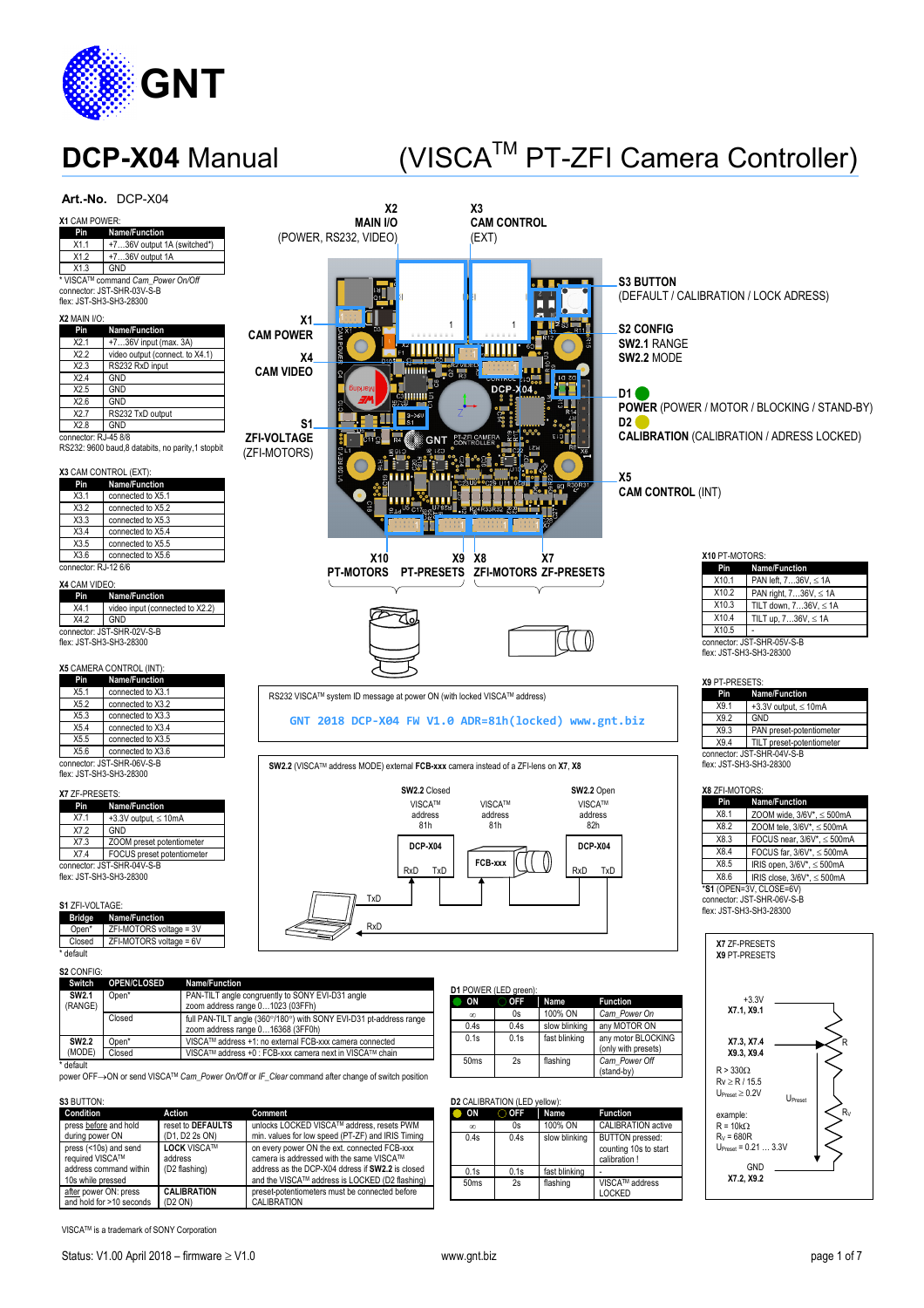

#### **VISCATM Commands**

#### **VISCATM Management**

|            | Packet (Hex)                                 | <b>Description</b>                                                                                                                                                                                            |                                                       |
|------------|----------------------------------------------|---------------------------------------------------------------------------------------------------------------------------------------------------------------------------------------------------------------|-------------------------------------------------------|
| AddressSet | 88 30 01 FF                                  | DCP-X04 (VISCA™ network) replies with 88 30 0x FF                                                                                                                                                             |                                                       |
|            |                                              | if the VISCA™ address in not locked (D2 not flashing):<br><b>SW2.2</b> Open: $x =$ number of VISCA <sup>TM</sup> instances (max. 6) + 1<br><b>SW2.2</b> Closed: $x =$ number of VISCA™ instances (max. 7) + 0 | (i.e. 2, 3, 4, 5, 6, 7)<br>(i.e. 1, 2, 3, 4, 5, 6, 7) |
|            |                                              | if the VISCA™ address is locked (D2 flashing):<br><b>SW2.2</b> Open: $x =$ locked VISCA™ address – 80h + 1<br><b>SW2.2</b> Closed: $x =$ locked VISCA™ address – 80h + 0                                      | (i.e. 2, 3, 4, 5, 6, 7)<br>(i.e. 1, 2, 3, 4, 5, 6, 7) |
| IF Clear   | 8x 01 00 01 FF<br>88 01 00 01 FF (broadcast) | restart: system reset, VISCA™ interface reset (except VISCA™ address) and error<br>status                                                                                                                     |                                                       |
|            |                                              | controller replies with X0 50 FF or 88 01 00 01 FF (broadcast)<br>note: reply packet must be awaited before sending a new data packet                                                                         |                                                       |

x = 1 to 8 (VISCA address)

 $X = 9$  to F (VISCA address  $+ 8$ )

#### **Error Messages**

| <b>Error Packet (Hex)</b>                    | Type                   | <b>Comments</b>                                                                                                                                                                                                                                                                                                           |
|----------------------------------------------|------------------------|---------------------------------------------------------------------------------------------------------------------------------------------------------------------------------------------------------------------------------------------------------------------------------------------------------------------------|
| X0 6Y 02 FF                                  | <b>Syntax Error</b>    | VISCA™ syntax error or function not supported by DCP-X04                                                                                                                                                                                                                                                                  |
| X0 60 03 FF                                  | Command Buffer Full    | a) both command sockets full                                                                                                                                                                                                                                                                                              |
|                                              |                        | b) active calibration                                                                                                                                                                                                                                                                                                     |
| X0 6Y 41 FF                                  | <b>Execution Error</b> | a) preset-potentiometers not available for execution of command or relative positioning<br>not available because absolute positioning is currently being executed<br>b) VISCA™ (RS232): time between characters > 500ms<br>c) zoom or focus commands cannot be send while pan or tilt motors are active and vice<br>versa |
| X0 60 09 FF                                  | <b>Blocking Error</b>  | motor blocking detected (only available with preset-potentiometers)                                                                                                                                                                                                                                                       |
| $V = 0$ to $\Gamma$ (NICCA address) $\Gamma$ |                        |                                                                                                                                                                                                                                                                                                                           |

 $X = 9$  to F (VISCA address  $+ 8$ )

**Y** = socket number (1 or 2)

#### **Reply Messages**

|                                  | <b>Reply Packet (Hex)</b>  | <b>Note</b>                       |
|----------------------------------|----------------------------|-----------------------------------|
| Ack                              | X <sub>0</sub> 4Y FF       | $\prime$ = socket number (1 or 2) |
| Completion (Commands)            | X0 5Y FF                   | ' = socket number (1 or 2)        |
| <b>Information Return</b>        | .  FF<br>X <sub>0</sub> 50 |                                   |
| $X = 9$ to F (VISCA address + 8) |                            |                                   |

**Y** = socket number (1 or 2)

#### **System**

| <b>Command Set</b> | Command | <b>VISCA Packet (Hex)</b> | <b>Comments</b>                                                                                    |
|--------------------|---------|---------------------------|----------------------------------------------------------------------------------------------------|
| Cam Custom         | Reset   | 8x 01 04 3F 00 7F FF      | Stores and recalls current Cam Power On/Off status in internal                                     |
|                    | Set     | 8x 01 04 3F 01 7F FF      | EEPROM. Status is recalled when DCP-X04 is connected to power                                      |
|                    | Recall  | 8x 01 04 3F 02 7F FF      | source                                                                                             |
|                    |         |                           | can be reset to defaults with S3 (press and hold during power ON):<br>default state: Cam Power: On |
| Cam_Power          | On      | 8x 01 04 00 02 FF         | X1.1 On (736V)                                                                                     |
|                    | Off     | 8x 01 04 00 03 FF         | X1.1 Off, pan-, tilt-, zoom-, focus- and iris-motor stop (stand-by)                                |
| Cam_Preset         | Reset   | 8x 01 04 3F 00 0Z FF      | Z: 0B saves, resets and recalls pan-, tilt-, zoom- and focus-position for                          |
|                    | Set     | 8x 01 04 3F 01 0Z FF      | axes where preset-potentiometers are available                                                     |
|                    | Recall  | 8x 01 04 3F 02 0Z FF      | (external FCB-xxx camera Z: only 05)                                                               |

 $x = 1$  to 8 (VISCA address)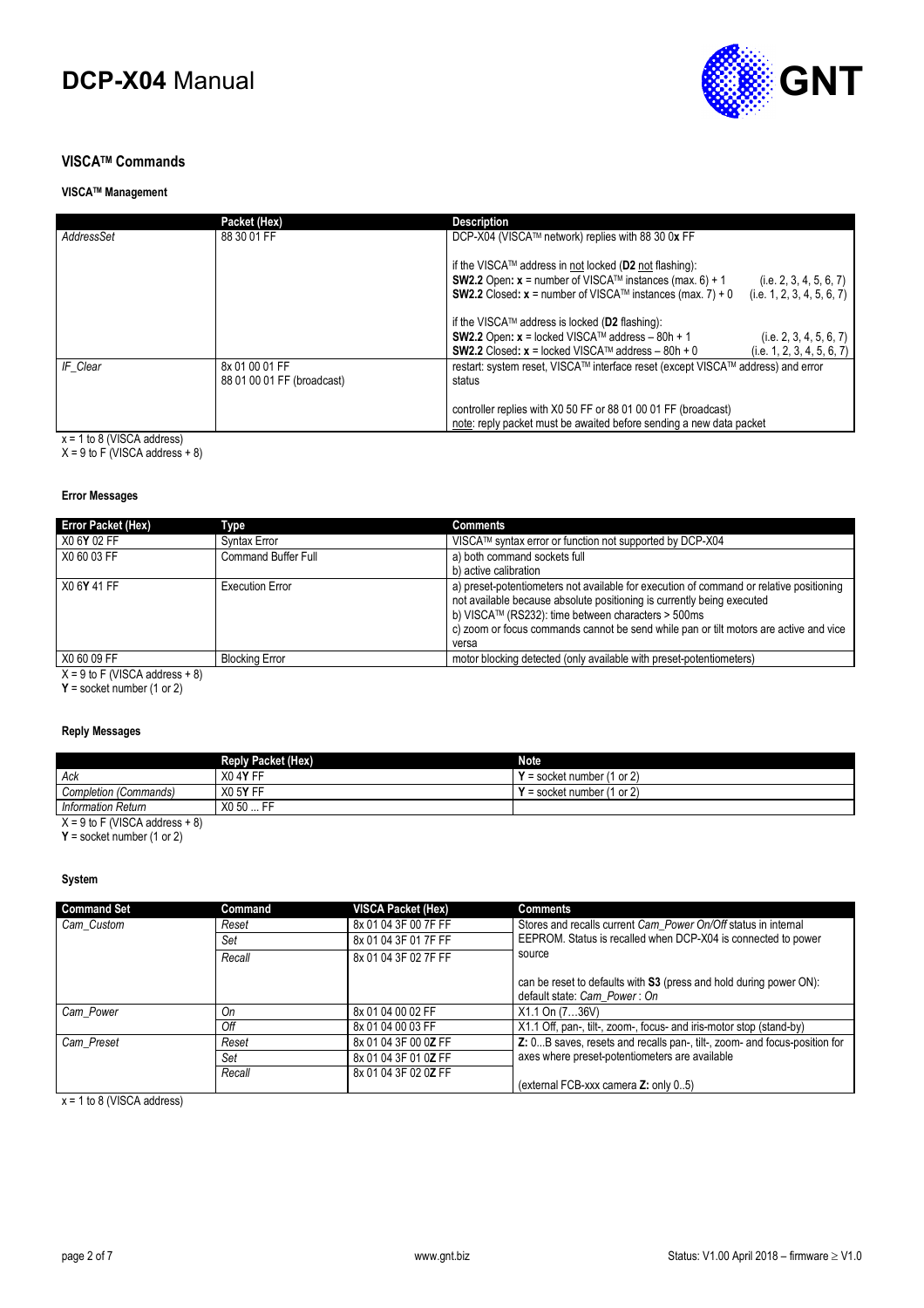# **GNT**

## **DCP-X04** Manual

### **Commands PT-Head**

| <b>Command Set</b> | Command           | <b>VISCA Packet (Hex)</b>                       | <b>Comments</b>                                                                                                                                                                                                                                                                   |
|--------------------|-------------------|-------------------------------------------------|-----------------------------------------------------------------------------------------------------------------------------------------------------------------------------------------------------------------------------------------------------------------------------------|
| Pan-tilt_Drive     | Up                | 8x 01 06 01 VV WW 03 01 FF                      | W: pan speed 01h18h                                                                                                                                                                                                                                                               |
|                    | Down              | 8x 01 06 01 VV WW 03 02 FF                      | WW: tilt speed 01h14h                                                                                                                                                                                                                                                             |
|                    | Left              | 8x 01 06 01 VV WW 01 03 FF                      |                                                                                                                                                                                                                                                                                   |
|                    | Right             | 8x 01 06 01 VV WW 02 03 FF                      |                                                                                                                                                                                                                                                                                   |
|                    | UpLeft            | 8x 01 06 01 VV WW 01 01 FF                      |                                                                                                                                                                                                                                                                                   |
|                    | <b>UpRight</b>    | 8x 01 06 01 VV WW 02 01 FF                      |                                                                                                                                                                                                                                                                                   |
|                    | DownLeft          | 8x 01 06 01 VV WW 01 02 FF                      | Stop halts pan- and tilt axes.                                                                                                                                                                                                                                                    |
|                    | <b>DownRight</b>  | 8x 01 06 01 VV WW 02 02 FF                      | (by way of derogation from emulated EVI-D30/31 camera).                                                                                                                                                                                                                           |
|                    | Stop              | 8x 01 06 01 VV WW 03 03 FF                      |                                                                                                                                                                                                                                                                                   |
|                    | Home*             | 8x 01 06 04 FF                                  | pan: middle-position                                                                                                                                                                                                                                                              |
|                    |                   |                                                 | tilt: middle-position                                                                                                                                                                                                                                                             |
|                    | Reset* **         | 8x 01 06 05 FF                                  | restart with Cam_Custom settings (except for Cam_Power: always On)<br>and calibration of all axes (pan, tilt, zoom, focus) with preset-<br>potentiometers ***                                                                                                                     |
|                    |                   |                                                 | note: voltage on preset-pins must be > 0.2V for preset-potentiometer<br>detection                                                                                                                                                                                                 |
|                    | RelativePosition* | 8x 01 06 03 VV WW<br>0Y 0Y 0Y 0Y 0Z 0Z 0Z 0Z FF | YYYY: pan axis: relative distance to current pan position<br>0000h : no change<br>F3A0h0C60h (-360°+360°)                                                                                                                                                                         |
|                    |                   |                                                 | ZZZZ: tilt axis: relative distance to current tilt position<br>0000h : no change<br>F790h0870h (-180°+180°)                                                                                                                                                                       |
|                    | AbsolutePosition* | 8x 01 06 02 VV WW<br>0Y 0Y 0Y 0Y 0Z 0Z 0Z 0Z FF | SW2.1 Open:<br>YYYY: pan position 0000h : center<br>F9D0h0630h (-180°+180°)<br><b>ZZZZ:</b> tilt position 0000h : center<br>FBC8h0438h (-90°+90°)                                                                                                                                 |
|                    |                   |                                                 | SW2.1 Closed:<br>YYYY: pan position 0000 : center<br>FC90h0370h (-180°+180°)<br><b>ZZZZ:</b> tilt position 0000 : center<br>FED4h012Ch (-90°+90°)                                                                                                                                 |
|                    | PhysicalPosition* | 8x 01 06 08 VV WW<br>0Y 0Y 0Y 0Y 0Z 0Z 0Z 0Z FF | YYYY: pan position 0000h03FFh<br>ZZZZ: tilt position 0000h03FFh                                                                                                                                                                                                                   |
| Pan-tilt PwmMin    | Set               | 8x 01 05 03 VV WW YY ZZ FF                      | W: pan left min. PWM 00h64h<br>WW: pan right min. PWM 00h64h<br>(PWM: 0100% pulse width)<br>YY: tilt down min. PWM 00h64h<br><b>ZZ:</b> tilt up min. PWM 00h64h<br>(PWM: 0100% pulse width)<br>Pan-tilt_PwmMin is automatically stored in internal EEPROM of DCP-<br>X04 when set |
|                    |                   |                                                 | can be reset to defaults with S3 (press and hold during power ON):<br>VV: 10h (16%), WW: 10h (16%)<br>YY: 13h (19%), ZZ: 13h (19%)                                                                                                                                                |

 $x = 1...8$  (VISCA<sup>TM</sup> address – see VISCA<sup>TM</sup> Management)

\* only with preset-potentiometer

\*\* no VISCATM commands are accepted during calibration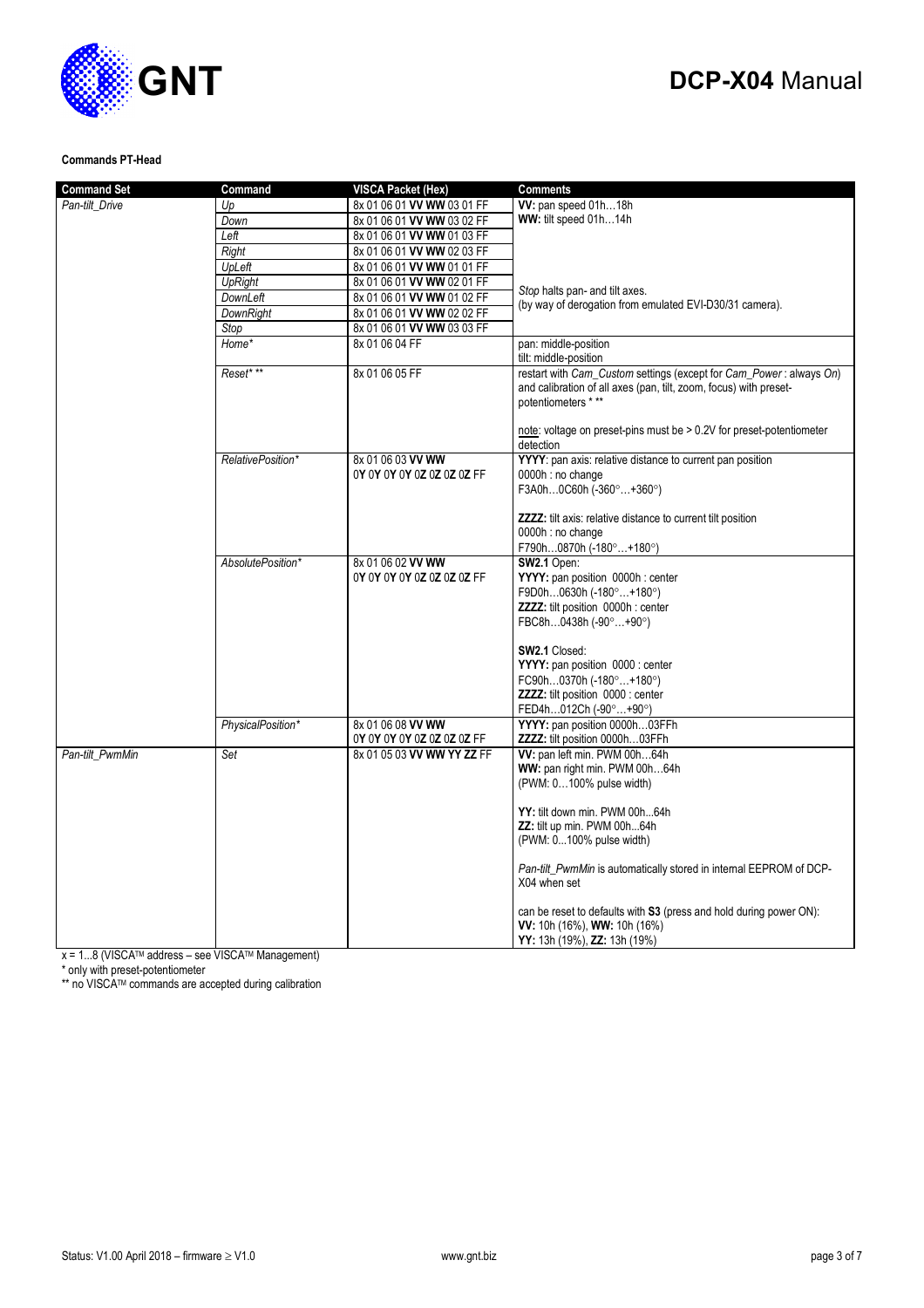

#### **Commands ZFI-Lens**

| <b>Command Set</b> | Command         | <b>VISCA Packet</b>        | <b>Comments</b>                                                       |
|--------------------|-----------------|----------------------------|-----------------------------------------------------------------------|
| Cam Zoom           | Stop            | 8x 01 04 07 00 FF          |                                                                       |
|                    | Tele (Standard) | 8x 01 04 07 02 FF          |                                                                       |
|                    | Wide (Standard) | 8x 01 04 07 03 FF          |                                                                       |
|                    | Tele (Variable) | 8x 01 04 07 2Z FF          |                                                                       |
|                    | Wide (Variable) | 8x 01 04 07 3Z FF          | Z: 0 (low speed) to 7 (high speed)                                    |
|                    | Direct*         | 8x 01 04 47 0Z 0Z 0Z 0Z FF | SW2.1 Open:                                                           |
|                    |                 |                            | ZZZZ: 0000 (wide) to 03FF (tele)                                      |
|                    |                 |                            | SW2.1 Closed:                                                         |
|                    |                 |                            | ZZZZ: 0000 (wide) to 3FF0 (tele)                                      |
|                    |                 |                            | SW2.2 Closed:                                                         |
|                    |                 |                            | <b>ZZZZ</b> : to FCB-xxx camera is rescaled (03FF $\rightarrow$ 3FF0) |
| Cam Focus          | Stop            | 8x 01 04 08 00 FF          |                                                                       |
|                    | Far (Standard)  | 8x 01 04 08 02 FF          |                                                                       |
|                    | Near (Standard) | 8x 01 04 08 03 FF          |                                                                       |
|                    | Far (Variable)  | 8x 01 04 08 2Z FF          |                                                                       |
|                    | Near (Variable) | 8x 01 04 08 3Z FF          | Z: 0 (low speed) to 7 (high speed)                                    |
|                    | Direct*         | 8x 01 04 48 0Z 0Z 0Z 0Z FF | ZZZZ: 0000 to FFFF                                                    |
| Cam Iris           | Reset           | 8x 01 04 0B 00 FF          | iris full open                                                        |
|                    |                 |                            | (ZFI_PwmMin WW x 10ms x 18 steps)                                     |
|                    | Up              | 8x 01 04 0B 02 FF          | +1 step open<br>$(1 \text{ step} = ZFI$ PwmMin WW x 10ms)             |
|                    | Down            | 8x 01 04 0B 03 FF          | -1 step close                                                         |
|                    |                 |                            | $(1 \text{ step} = ZFL$ <i>PwmMin</i> <b>WW</b> x 10ms)               |
| Pan-tilt Drive     | Reset* **       | 8x 01 06 05 FF             | restart with Cam_Custom settings and calibration of all axes (pan,    |
|                    |                 |                            | tilt, zoom, focus) with preset-potentiometers ***                     |
|                    |                 |                            | note: voltage on preset-pins must                                     |
|                    |                 |                            | be > 0.2V for preset-potentiometer detection)                         |
| <b>ZFI PwmMin</b>  | Set             | 8x 01 05 07 UU VV WW FF    | UU: zoom min. PWM 00h64h                                              |
|                    |                 |                            | VV: focus min. PWM 00h64h                                             |
|                    |                 |                            | (PWM: 0100% Pulse Width)                                              |
|                    |                 |                            |                                                                       |
|                    |                 |                            | <b>WW:</b> iris time for $\pm 1$ step open/close in 10ms steps 00h64h |
|                    |                 |                            | $= 0100 \times 10$ ms = 01000 ms (default: 300 ms)                    |
|                    |                 |                            | ZFI_PwmMin is automatically stored in internal EEPROM of DCP-         |
|                    |                 |                            | X04 when set                                                          |
|                    |                 |                            | can be reset to defaults with S3 (press and hold during power ON):    |
|                    |                 |                            | UU: 4Ah (74%), VV: 38h (56%)                                          |
|                    |                 |                            | WW: 1Eh (30 x 10ms = 300ms)                                           |

x = 1...8 (VISCATM address – see VISCATM Management)

\* only with preset-potentiometer

\*\* no VISCATM commands are accepted during calibration

#### **VISCATM Inquiries**

#### **Inquiries System**

| <b>Inquiry</b> | Packet Inquiry (Hex) | Packet Reply (Hex)            | <b>Description</b>                                                              |
|----------------|----------------------|-------------------------------|---------------------------------------------------------------------------------|
| Cam VersionIng | 8x 09 00 02 FF       | X0 50 ij kl mn pg rs tu vw FF | $i$ ikl: 0F0Fh (Vendor ID = GNT);<br>$mnpq: 0402h$ (Model = SONY EVI-D31);      |
|                |                      |                               | <b>rstu:</b> 0100h (DCP-X04 FW Vers. = 1.0);<br>$vw: 01h$ (Socket Number = 01); |
| Cam PowerIng   | 8x 09 04 00 FF       | X0 50 0Y FF                   | <b>Y</b> : power status<br>$2 = power ON$<br>$3 = power$ OFF                    |

x = 1 to 8 (VISCA address)

 $X = 9$  to F (VISCA address  $+ 8$ )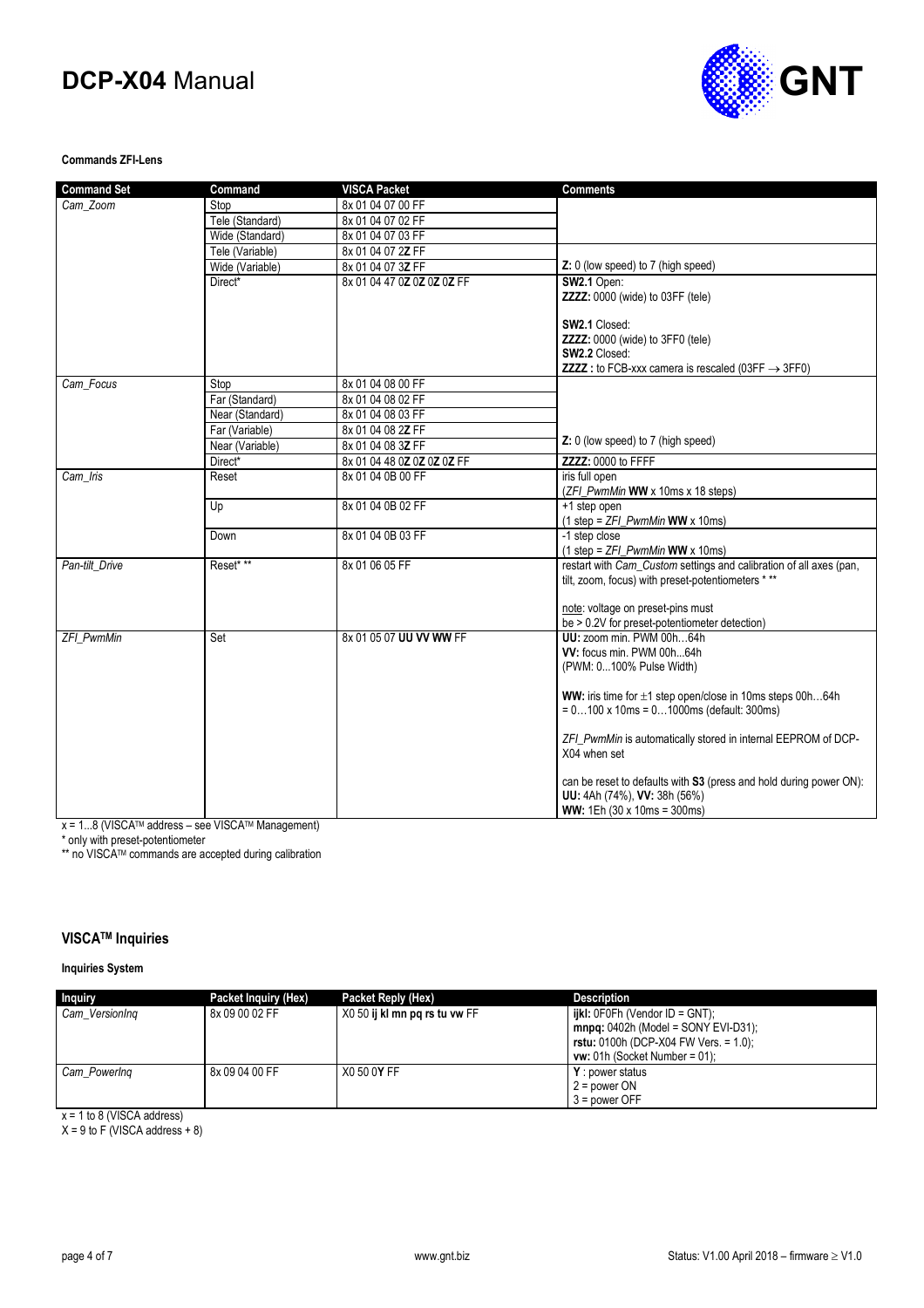

#### **Inquiries PT-Head**

| <b>Inquiry</b>     | Packet Inquiry (Hex) | <b>Packet Reply (Hex)</b>        | <b>Description</b>                                                                                                                                                                      |
|--------------------|----------------------|----------------------------------|-----------------------------------------------------------------------------------------------------------------------------------------------------------------------------------------|
| Pan-tiltPosIng     | 8x 09 06 12 FF       | X0 50 0Y 0Y 0Y 0Y 0Z 0Z 0Z 0Z FF | YYYY: pan position 0000h : center                                                                                                                                                       |
|                    |                      |                                  | SW2.1 Open:                                                                                                                                                                             |
|                    |                      |                                  | F9D0h0630h (-360 $^{\circ}$ +360 $^{\circ}$ )                                                                                                                                           |
|                    |                      |                                  | SW2.1 Closed:                                                                                                                                                                           |
|                    |                      |                                  | FC90h0370h (-360°+360°)                                                                                                                                                                 |
|                    |                      |                                  | <b>ZZZZ:</b> tilt position 0000h : center                                                                                                                                               |
|                    |                      |                                  | SW2.1 Open:                                                                                                                                                                             |
|                    |                      |                                  | FBC8h0438h (-180°+180°)                                                                                                                                                                 |
|                    |                      |                                  | <b>SW2.1 Closed:</b>                                                                                                                                                                    |
|                    |                      |                                  | FED4h012C. (-180°+180°)                                                                                                                                                                 |
| Pan-tiltPhyPosIng  | 8x 09 06 15 FF       | X0 50 0Y 0Y 0Y 0Y 0Z 0Z 0Z 0Z FF | YYYY: pan position 0000h03FFh                                                                                                                                                           |
|                    |                      |                                  | ZZZZ: tilt position 0000h03FFh                                                                                                                                                          |
| Pan-tilt ErrIng    | 8x 09 05 05 FF       | X0 50 0Y 0Z FF                   | Y: 00001100:                                                                                                                                                                            |
|                    |                      |                                  | Pan-tilt Err O.K.=0, Error=1                                                                                                                                                            |
|                    |                      |                                  | Bit2=pan blocking                                                                                                                                                                       |
|                    |                      |                                  | Bit3=tilt blocking; Bit2 and Bit3 are reset to 0 after register reading                                                                                                                 |
|                    |                      |                                  |                                                                                                                                                                                         |
|                    |                      |                                  | <b>Z: 0000; ErrorLink OFF=0, ON=1;</b>                                                                                                                                                  |
|                    |                      |                                  |                                                                                                                                                                                         |
|                    |                      |                                  |                                                                                                                                                                                         |
|                    |                      |                                  |                                                                                                                                                                                         |
|                    |                      |                                  |                                                                                                                                                                                         |
| Pan-tilt PwmMinIng | 8x 09 05 03 FF       | X0 50 VV WW YY ZZ FF             | W: pan left min. PWM 00h64h<br>WW: pan right min. PWM 00h64h; (PWM: 0100% pulse width)<br>YY: tilt down min. PWM 00h64h<br><b>ZZ:</b> tilt up min. PWM 00h64h; (PWM: 0100% pulse width) |

x = 1 to 8 (VISCA address)

 $X = 9$  to F (VISCA address  $+8$ )

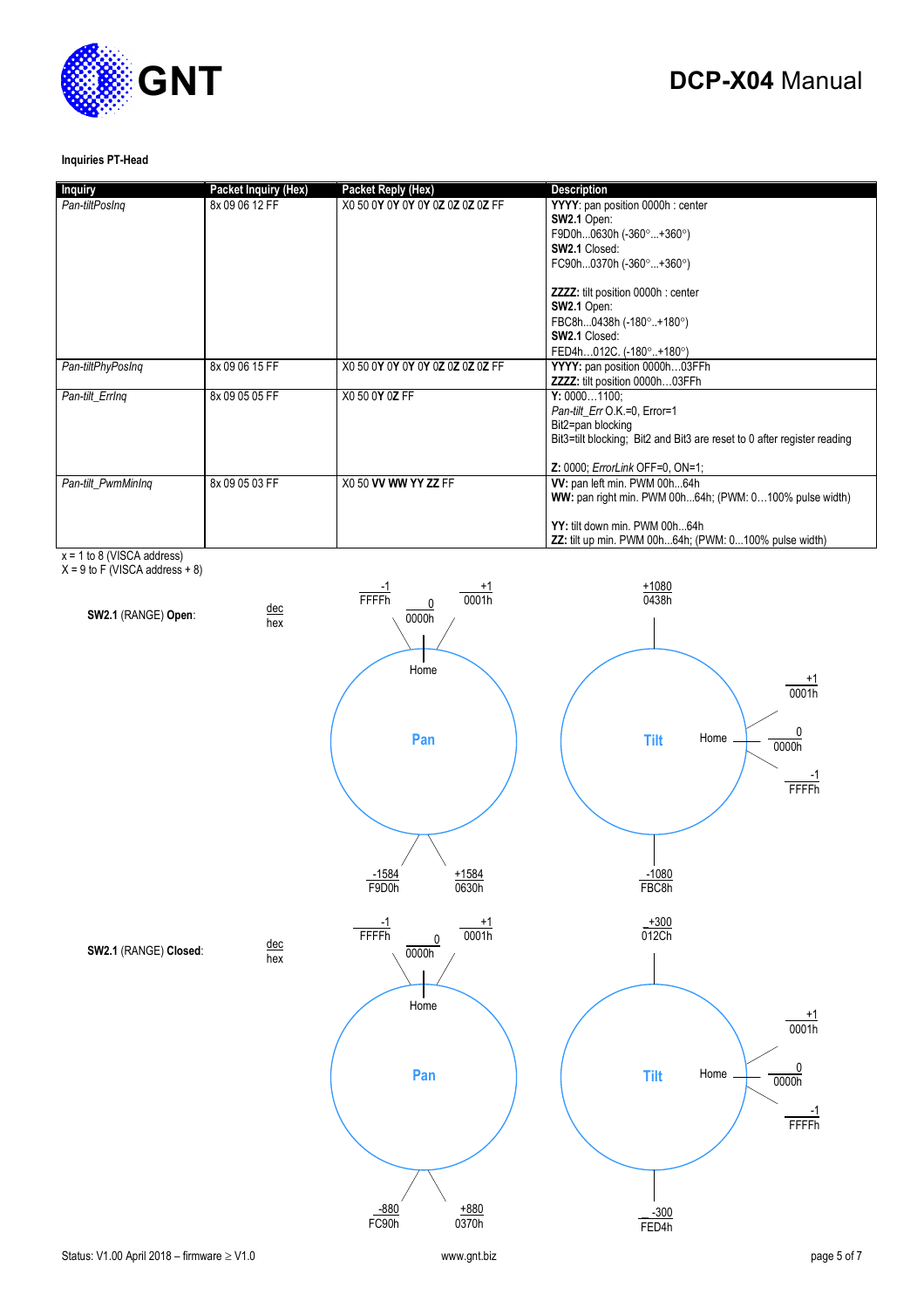

#### **Inquiries ZFI-Lens**

| Inquiry              | Packet Inquiry (Hex) | Packet Reply (Hex)   | <b>Description</b>                                                    |
|----------------------|----------------------|----------------------|-----------------------------------------------------------------------|
| Cam ZoomPosing       | 8x 09 04 47 FF       | Y0 50 0Z 0Z 0Z 0Z FF | SW2.1 Open:                                                           |
|                      |                      |                      | <b>ZZZZ:</b> 0000 (wide) to 03FF (tele)                               |
|                      |                      |                      | <b>SW2.1 Closed:</b>                                                  |
|                      |                      |                      | <b>ZZZZ:</b> 0000 (wide) to 3FF0 (tele)                               |
|                      |                      |                      | <b>SW2.2 Closed:</b>                                                  |
|                      |                      |                      | ZZZZ : last received zoom position (in VISCA™ command)                |
| Cam FocusPosing      | 8x 09 04 48 FF       | Y0 50 0Z 0Z 0Z 0Z FF | ZZZZ: 0000 to FFFF                                                    |
| <b>ZFI Erring</b>    | 8x 09 05 05 FF       | X0 50 VV 00 FF       | VV: 0000 00000000 0011:                                               |
|                      |                      |                      | $ZFI$ Err O.K.=0. Error=1                                             |
|                      |                      |                      | Bit0=zoom blocking                                                    |
|                      |                      |                      | Bit1=focus blocking: Bit0Bit1 are reset to 0 after register reading   |
| <b>ZFI PwmMinIng</b> | 8x 09 05 07 FF       | X0 50 UU VV WW FF    | UU: zoom min. PWM 00h64h                                              |
|                      |                      |                      | VV: focus min. PWM 00h64h                                             |
|                      |                      |                      | <b>WW:</b> iris time for $\pm 1$ step open/close in 10ms steps 00h64h |
|                      |                      |                      | $= 0100 \times 10$ ms = 01000 ms                                      |

 $x = 1$  to 8 (VISCA address)

 $X = 9$  to F (VISCA address + 8)

#### **Specifications**

#### **General**

Dimensions 58 x 58 x 14 mm Mounting  $4x$  3.2mm hole<br>Operating temperature/humidity  $-25^{\circ}$ C to +50 $^{\circ}$ C Weight 100g

-25 $\degree$ C to +50 $\degree$ C, 20% to 75% relative humidity

#### **Power (X2.1)**

Supply voltage 7 ... 36V DC<br>Current min.  $\sim$  2mA (Cam Current max. (all motors off) ~25mA (*Cam\_Power On*)

~2mA (*Cam\_Power Off*) 3A (fused – non-resettable)



**The current of all outputs in total (pt-head, zfi-lens and camera) must not exceed 3A. The DCP-X04 controller has a non-resettable 3A (fast blowing) input fuse for protection.** 

#### **Camera Power Output (X1.1)**

Camera current max.<br>Short-circuit protection

Camera supply voltage 7 ... 36V DC (corresponding to voltage on **X2.1**)<br>Camera current max. 1A (power ON) no (3A non-resettable input fuse)

#### **VISCATM RS232 Interface**

| Speed            | 9600 Baud         |
|------------------|-------------------|
| <b>Startbits</b> | 1                 |
| <b>Databits</b>  | 8                 |
| Stopbits         | 1                 |
| Parity           | no                |
| Handshake        | no                |
| Timeout          | 500 <sub>ms</sub> |

#### **A/D-Converter (Pan, Tilt, Zoom, Focus)**

| Input voltage        | 0.23.3         |
|----------------------|----------------|
| Resolution           | 10 Bit         |
| Measurement error    | $+1$ LSB       |
| Input resistance     | $< 100k\Omega$ |
| Recommended          | $110k\Omega$   |
| Preset-potentiometer |                |

| IV BII |                |  |  |
|--------|----------------|--|--|
|        | $\pm$ 1 LSB    |  |  |
|        | <100k $\Omega$ |  |  |
|        | 1  10kΩ        |  |  |
|        |                |  |  |

 $0.2 ... 3.3V$ 

#### **PT-Head Motors**

| Pan current max.<br>Pan switch-on time limitation<br>Tilt current max.<br>Tilt switch-on time limitation<br>PWM frequency<br>Overcurrent protection<br>Short-circuit protection<br>Undervoltage lockout<br>Overtemperature protection<br>Recommended PT-Head | 1A<br>360s (without preset-potentiometer)<br>1A<br>360s (without preset-potentiometer)<br>20kHz<br>yes<br>yes<br>yes<br>yes                                                                                                             |
|--------------------------------------------------------------------------------------------------------------------------------------------------------------------------------------------------------------------------------------------------------------|-----------------------------------------------------------------------------------------------------------------------------------------------------------------------------------------------------------------------------------------|
|                                                                                                                                                                                                                                                              |                                                                                                                                                                                                                                         |
| Current                                                                                                                                                                                                                                                      | $<$ 1A/axis                                                                                                                                                                                                                             |
| End stops                                                                                                                                                                                                                                                    | necessary for calibration procedure with<br>preset-potentiometers                                                                                                                                                                       |
| Preset-potentiometers                                                                                                                                                                                                                                        | free accessible 3-pin connection or<br>max. 3.3V output                                                                                                                                                                                 |
| <b>ZFI-Lens Motors</b>                                                                                                                                                                                                                                       |                                                                                                                                                                                                                                         |
| Zoom current max.                                                                                                                                                                                                                                            | 500mA (S1: open=3V; closed=6V)                                                                                                                                                                                                          |
| Zoom switch-on time limitation                                                                                                                                                                                                                               | 30s (without preset-potentiometer)                                                                                                                                                                                                      |
| Focus current max.                                                                                                                                                                                                                                           | 500mA (S1: open=3V; closed=6V)                                                                                                                                                                                                          |
| Focus switch-on time limitation                                                                                                                                                                                                                              | 30s (without preset-potentiometer)                                                                                                                                                                                                      |
| Iris current max.                                                                                                                                                                                                                                            | 500mA (S1: open=3V; closed=6V)<br>18s                                                                                                                                                                                                   |
| Iris switch-on time limitation<br>PWM frequency                                                                                                                                                                                                              | 20kHz                                                                                                                                                                                                                                   |
| Overcurrent protection                                                                                                                                                                                                                                       | yes                                                                                                                                                                                                                                     |
| Short-circuit protection                                                                                                                                                                                                                                     | yes                                                                                                                                                                                                                                     |
| Undervoltage lockout                                                                                                                                                                                                                                         | yes                                                                                                                                                                                                                                     |
| Overtemperature protection                                                                                                                                                                                                                                   | yes                                                                                                                                                                                                                                     |
|                                                                                                                                                                                                                                                              | If driving more than one lens-motor at the same time, the current of all active<br>motors in total must not exceed 500mA. VISCA™ preset commands must not be<br>used if two or three motors in total draw a current of more than 500mA. |
| <b>Recommended ZFI-Lens</b>                                                                                                                                                                                                                                  |                                                                                                                                                                                                                                         |
|                                                                                                                                                                                                                                                              |                                                                                                                                                                                                                                         |

| Current               | $\leq$ 500mA/axis and in total (zoom and focus) |
|-----------------------|-------------------------------------------------|
| End stops             | necessary for calibration procedure with        |
|                       | preset-potentiometers                           |
| Preset-potentiometers | free accessible 3-pin connection or             |
|                       | max. 3.3V output                                |